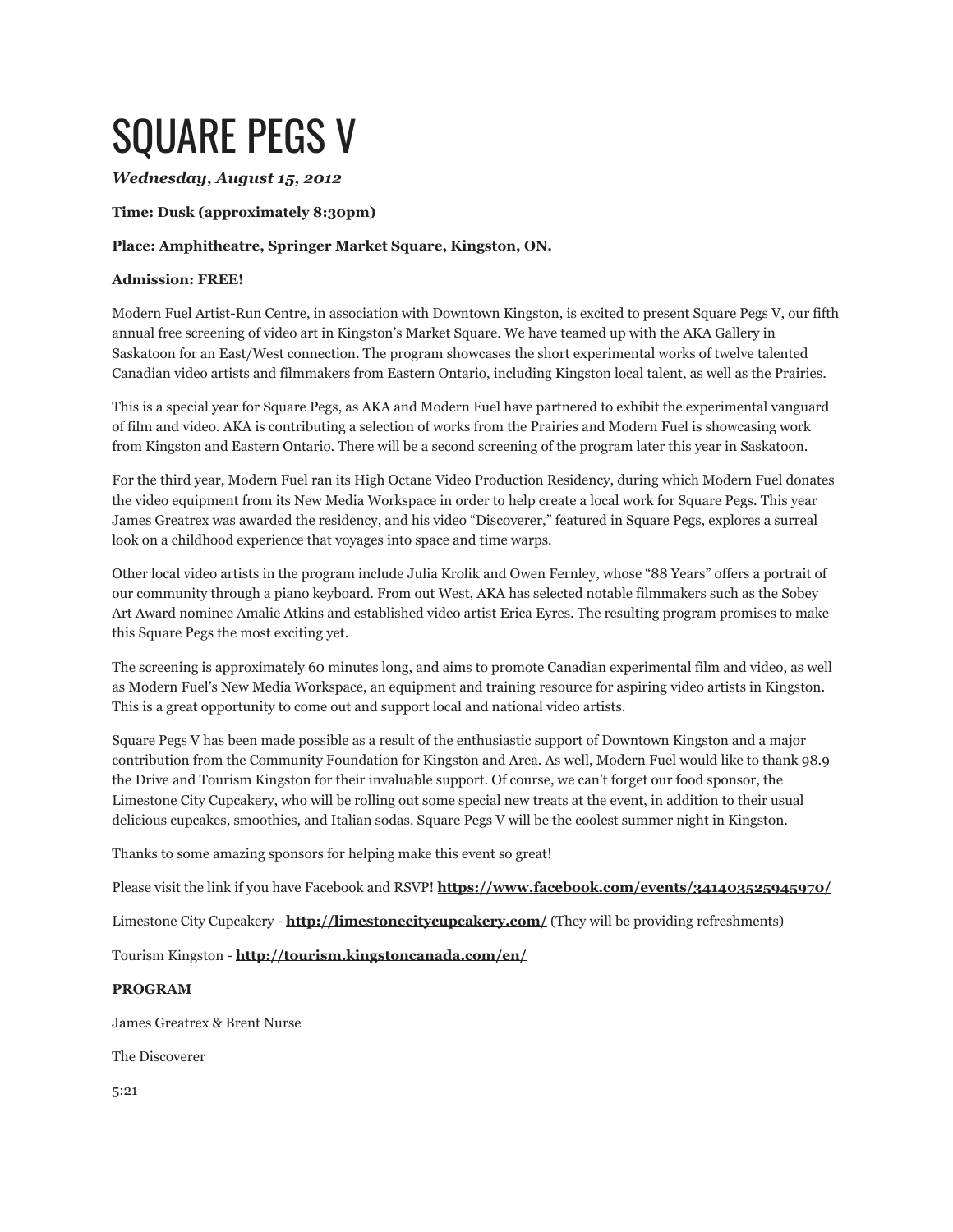Adam Lark

I Know You're Out There.

5:36

Mansoor Behnam

Organon

5:15

Amalie Atkins.

Scenes From a Secret World.

10:05

Cheryl Pagurek

Wave Patterns

3:54

Erica Eyres

Hand in the Bag

9:35

Barbara Meneley

I Have a Secret

1:00

Troy Gronsdahl

The Knot

1:32

Lisa Aalders

Self Portrait // THAW

8:26

Colin Zipp

Amateur Night

4:52

Decomposing Pianos

88 Years